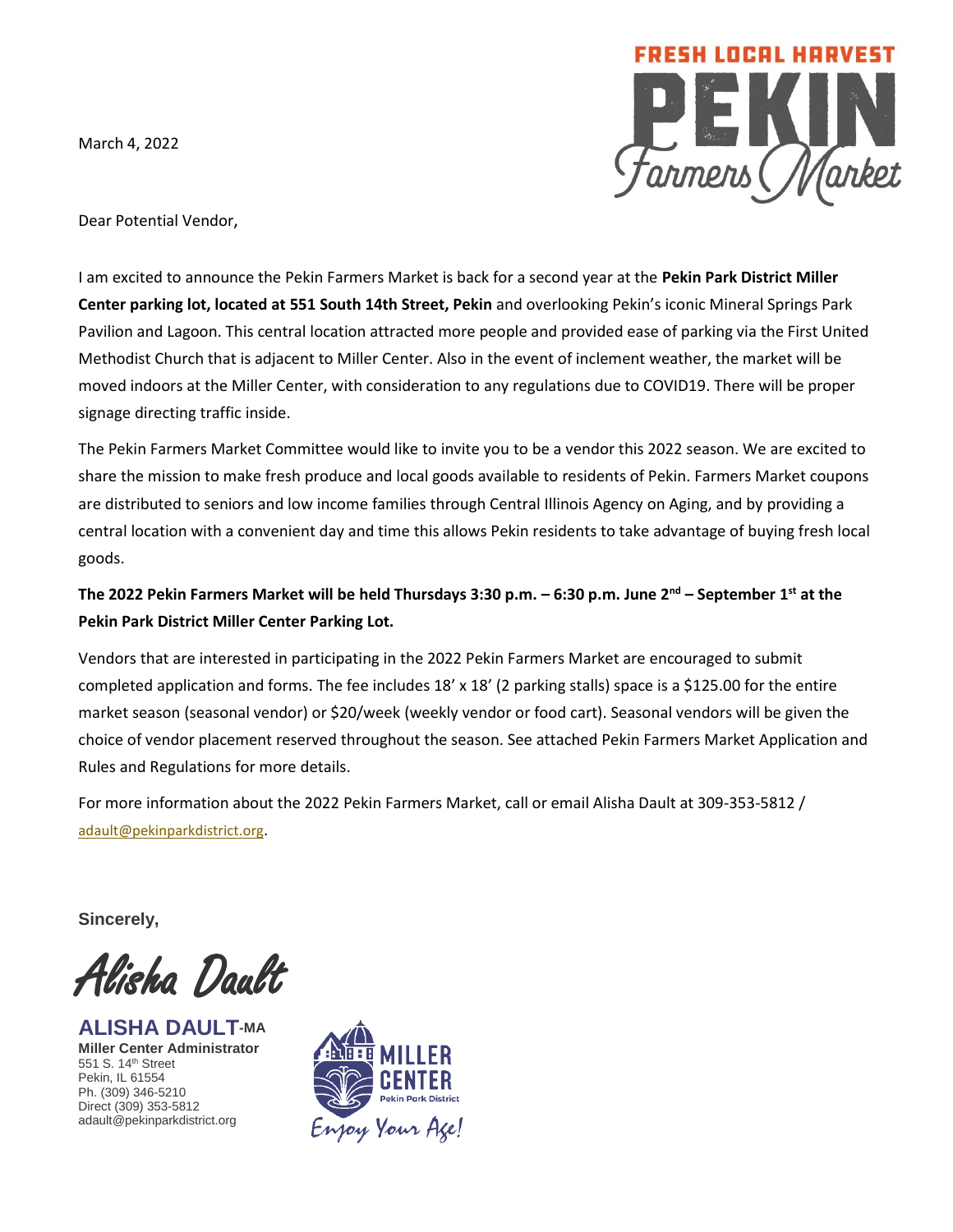

# **2022 Pekin Farmers Market Vendor Application**

 $\Box$ 

**June 30**

| Products to be sold:                                                                                               |         |                                                                                   |                                              |
|--------------------------------------------------------------------------------------------------------------------|---------|-----------------------------------------------------------------------------------|----------------------------------------------|
|                                                                                                                    |         |                                                                                   |                                              |
|                                                                                                                    |         |                                                                                   |                                              |
|                                                                                                                    |         |                                                                                   |                                              |
|                                                                                                                    |         |                                                                                   |                                              |
| <b>VENDOR FEE:</b>                                                                                                 |         |                                                                                   |                                              |
| Weekly Vendor<br>$\Box$ Food Cart Vendor<br>\$20 per week and is due a                                             |         |                                                                                   | $\Box$ Seasonal Vendor                       |
| week in advance                                                                                                    |         | \$20 per week Space Limited -<br>see Market Manager for details.                  | \$125 Full Season<br>Includes reserved space |
| Please indicate below the dates you<br>Please indicate below the dates you<br>prefer to attend:<br>plan to attend: |         | (\$8.93/week attending all 14<br>Thursdays)<br>** must attend at least 10 markets |                                              |
| June 2                                                                                                             | July 7  | <b>August 4</b>                                                                   | September 1                                  |
| June 9                                                                                                             | July 14 | <b>August 11</b>                                                                  |                                              |
| June 16                                                                                                            | July 21 | <b>August 18</b>                                                                  |                                              |
| June 23<br>$\perp$                                                                                                 | July 28 | <b>August 25</b>                                                                  |                                              |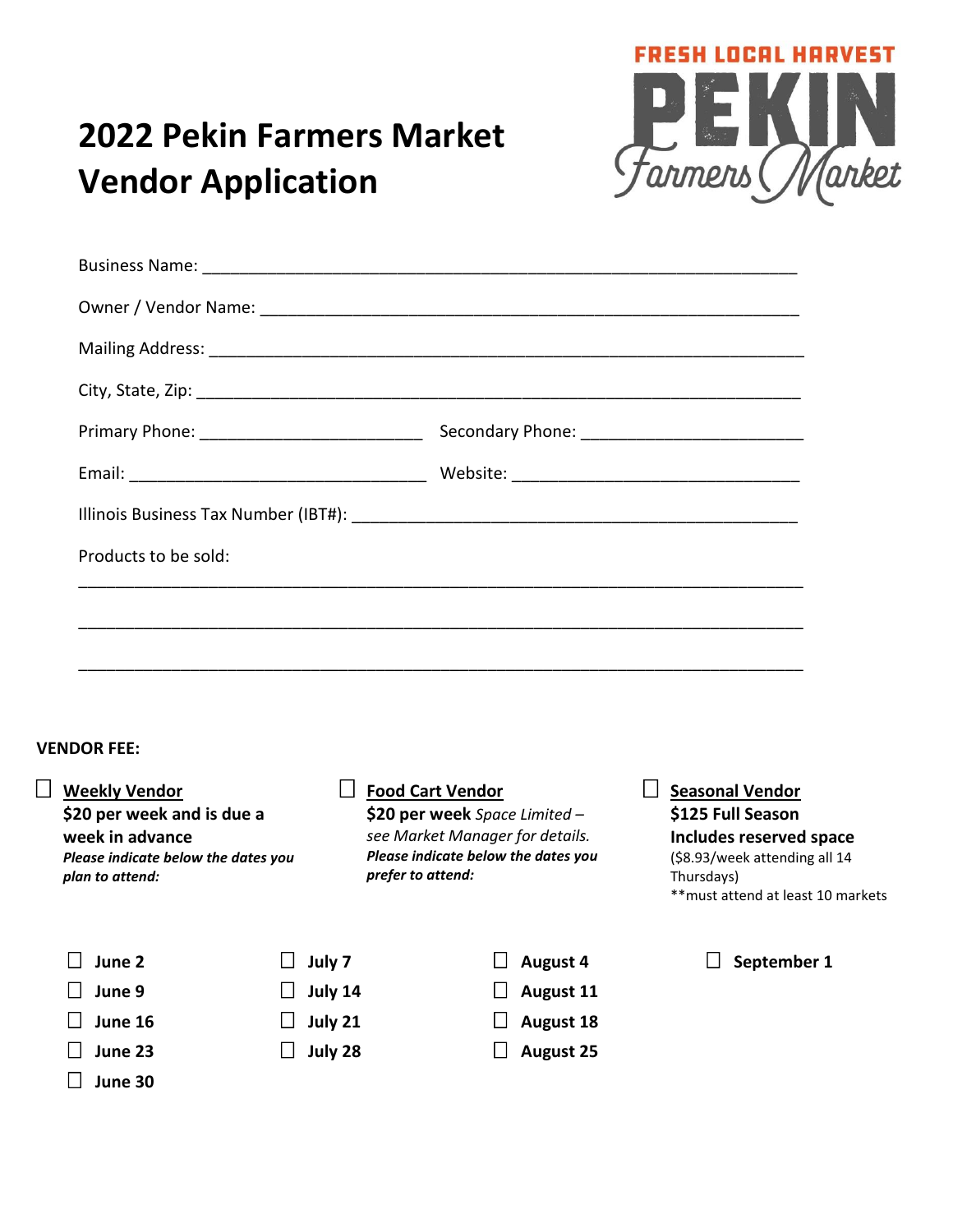# **2022 Pekin Farmers Market Rules & Regulations**



#### **SCHEDULE:**

The 2022 Pekin Farmers Market season is every Thursday, beginning June  $2^{nd}$  and ending September 1st from 3:30 p.m. – 6:30 p.m. (14 Thursdays)

#### **POTENTIAL VENDORS:**

- Vendors who sell fruits, vegetables, herbs, flowers, plants, eggs, poultry, baked goods, approved jellies and jams produced by them within the State of Illinois.
- Cottage food operations will meet all requirements of Cottage Food Act and submit appropriate licenses/permits.
- Crafters Items must be original works of art.
- Local small businesses are encouraged to apply and will be approved by the Market Manager.
- Food concession carts are allowed with limited space.

#### **2022 MARKET FEES AND REGISTRATION:**

- **Seasonal Vendor** = \$125.00 per season (must attend at least 10 Market dates), due by May 26, 2022; \$175.00 after May 26<sup>th</sup>.
- **Daily Vendor** = \$20.00 per day. Daily fees due one week before date of market.
- Fees are non-refundable. Rain date location inside Miller Center.

### **CHECKLIST: Submit the following documents to:**

### **Pekin Park District Miller Center, 551 South 14th Street Pekin, IL 61554.**

Applications without required documentation and fees will not be accepted.

- **Submit completed application**
- **Signed Rules, Regulations, Liability Release and Indemnification Waiver. (back page)**
- **All required state/county/local license or permits**
- **Appropriate payments**
- **Business Owners: please provide a copy of Certificate of Insurance listing Pekin Park District (1701 Court St Pekin IL, 61554) as an additional insured and waiver.** (see Market Manager for any questions)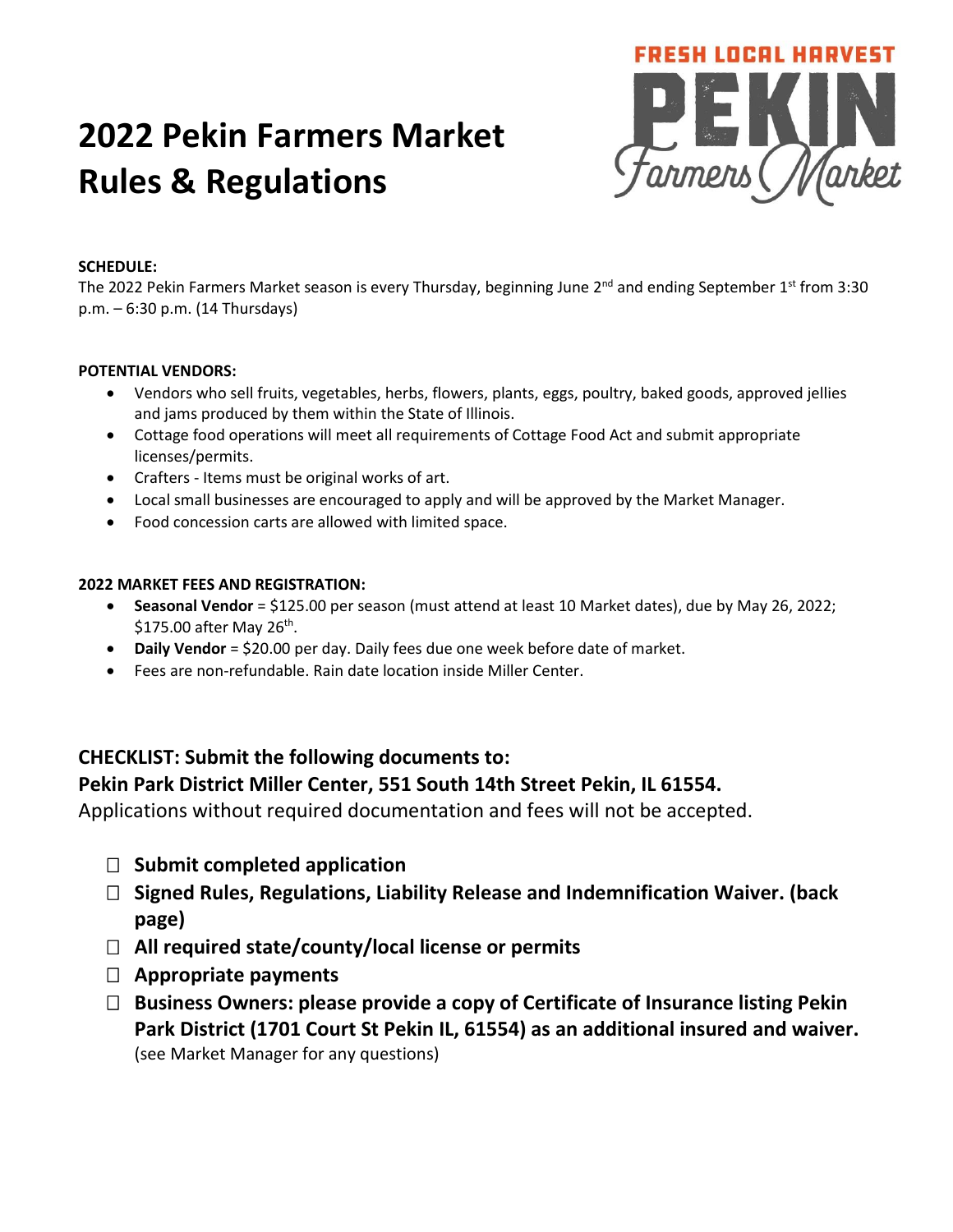#### **ASSIGNED PLACEMENT:**

Placement may vary and will depend on attendance. Vendors who sign up for the entire season will be given preferential placement opportunities.



#### **GENERAL INFORMATION**

#### **SET-UP and TAKE DOWN:**

- A single vendor space is the size of two vehicle parking spaces or 18' x 18' (2 parking spaces). Spaces are assigned upon approval of the application. Market vendors that participate in the entire season will be given preferential placement opportunities.
- Vendors are responsible for providing their own tents, tent weights, tables, chairs, etc. A tent or canopy is recommended and must be properly anchored with weights (not stakes) each week. Everything brought to the site must also be taken away including but not limited to all trash generated, tents, chairs and vehicles. No permanent structures will be provided or allowed.
- Vendors may set up beginning at 2:30 p.m. and must be ready to go by 3:30. Take down may begin at 6:30 not before. Exceptions may be made in emergency situations or for drastic weather conditions at the discretion of the Market Manager.
- **WASTE DISPOSAL:** All vendors are responsible for removal and disposal of their own boxes and waste product, including old or damaged produce. Ready to eat food vendors must provide at least one trash receptacle and are responsible for taking that receptacle with them for disposal.
- Vendors will stay for the duration of the market, unless products are completely sold out.
- Displays must be neat and orderly and required signage visible.
- Products may not be sold out of the back/trunk of a vehicle
- **EARLY DEPARTURES:** Vendors are expected to participate each week until the stated closing time of 6:30 p.m. If a vendor is completely sold out of product, he/she may hand-carry supplies out of the Market area. No vehicles will be allowed in or out of the Market area during 3:30 p.m. – 6:30 p.m. Exceptions may be made in emergency situations or for drastic weather conditions at the discretion of the Market Manager.
- **WEATHER:** In the event of bad weather, the Pekin Farmers Market will be moved indoors at the Miller Center and include proper signage directing traffic.
- **PARKING:** Parking is available at the First United Methodist Church parking lot adjacent to the Miller Center parking lot.
- **SAMPLES:** Samples may not be provided unless strict compliance with local health department requirements are met.

**CODE OF CONDUCT:** Vendor behavior, personal appearance, and maintenance of sales area should reflect positively on the Market's overall appearance, quality and reputation. To support this obligation, vendors are expected to:

- Maintain safe, clean conditions in and around the sales area
- Maintain a professional and tidy personal appearance; shirts and shoes required
- Maintain cordial relations with customers, market staff, and other vendors
- No crying out, "hawking," or other aggressive sales techniques are allowed.
- Maintain clear access for pedestrian traffic
- No alcoholic beverages
- No smoking or vaping in and around sales area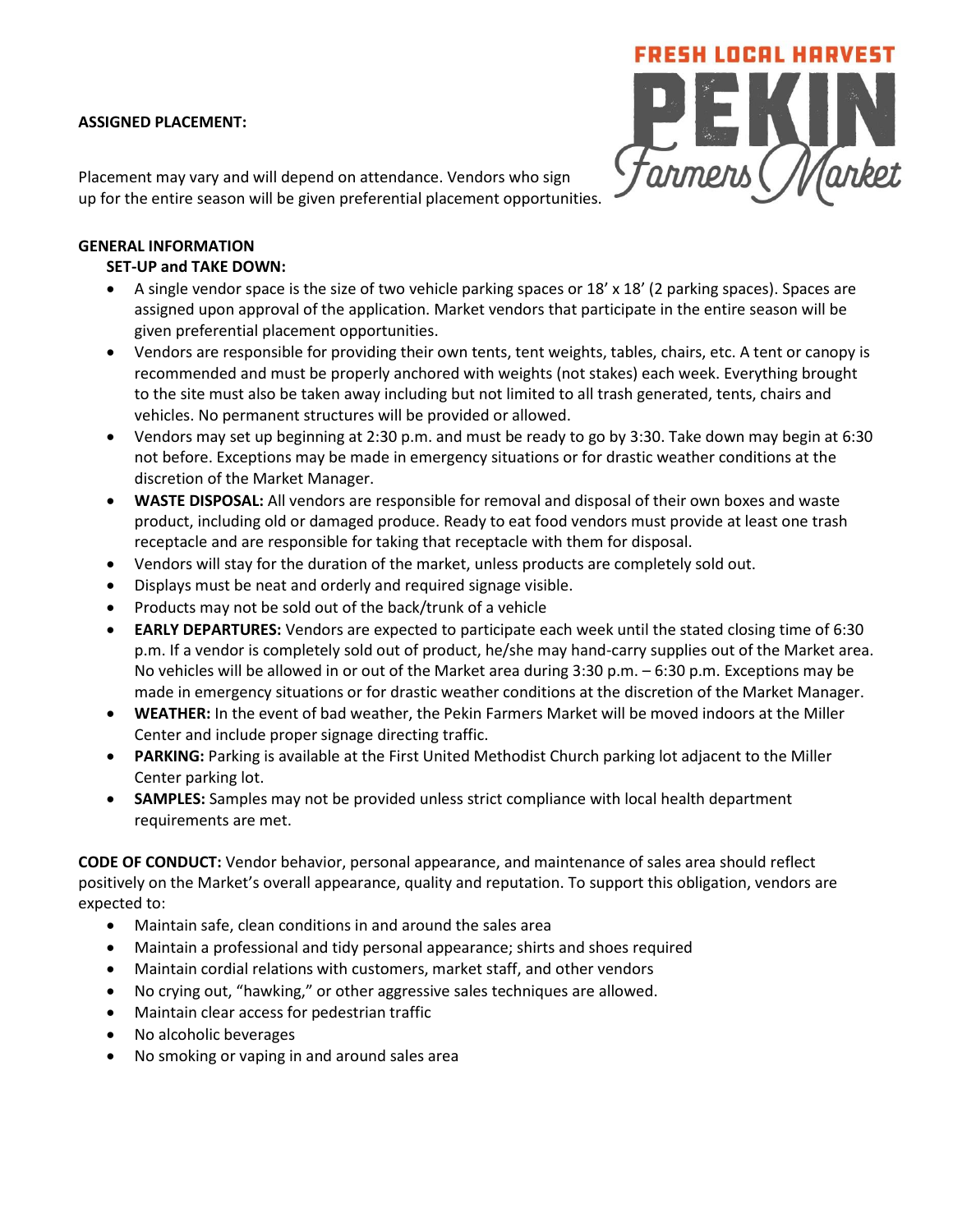#### **TAXES, LICENSES, AND INSURANCE:**

Vendors are expected to familiarize themselves with local and state laws related to their business and are responsible for compliance including but not limited to laws related to health regulations, sales tax, and insurance.



Vendors are required to comply with Illinois and Tazewell County Sales Tax law and Tazewell County Public Health Department regulations governing the preparation, handling and presentation of food. It is the responsibility of every vendor to know if they are required to collect and remit Illinois Sales Tax.

#### **CONTACT INFORMATION:**

Alisha Dault, MA, Miller Center Administrator and Market Manager 551 South 14<sup>th</sup> Street Pekin, IL 61554 Ph: 309-353-5812 Email: [adault@pekinparkdistrict.org](mailto:adault@pekinparkdistrict.org)



#### **RESOURCES**

Please refer to the following websites regarding rules, licensing, state aid programs

- [http://www.tazewellhealth.org](http://www.tazewellhealth.org/)
- [http://www.ci.pekin.il.us](http://www.ci.pekin.il.us/)
- <https://www.fns.usda.gov/snap/farmer-producer>
- <http://www.dhs.state.il.us/page>
- [http://www.idph.state.il.us](http://www.idph.state.il.us/)